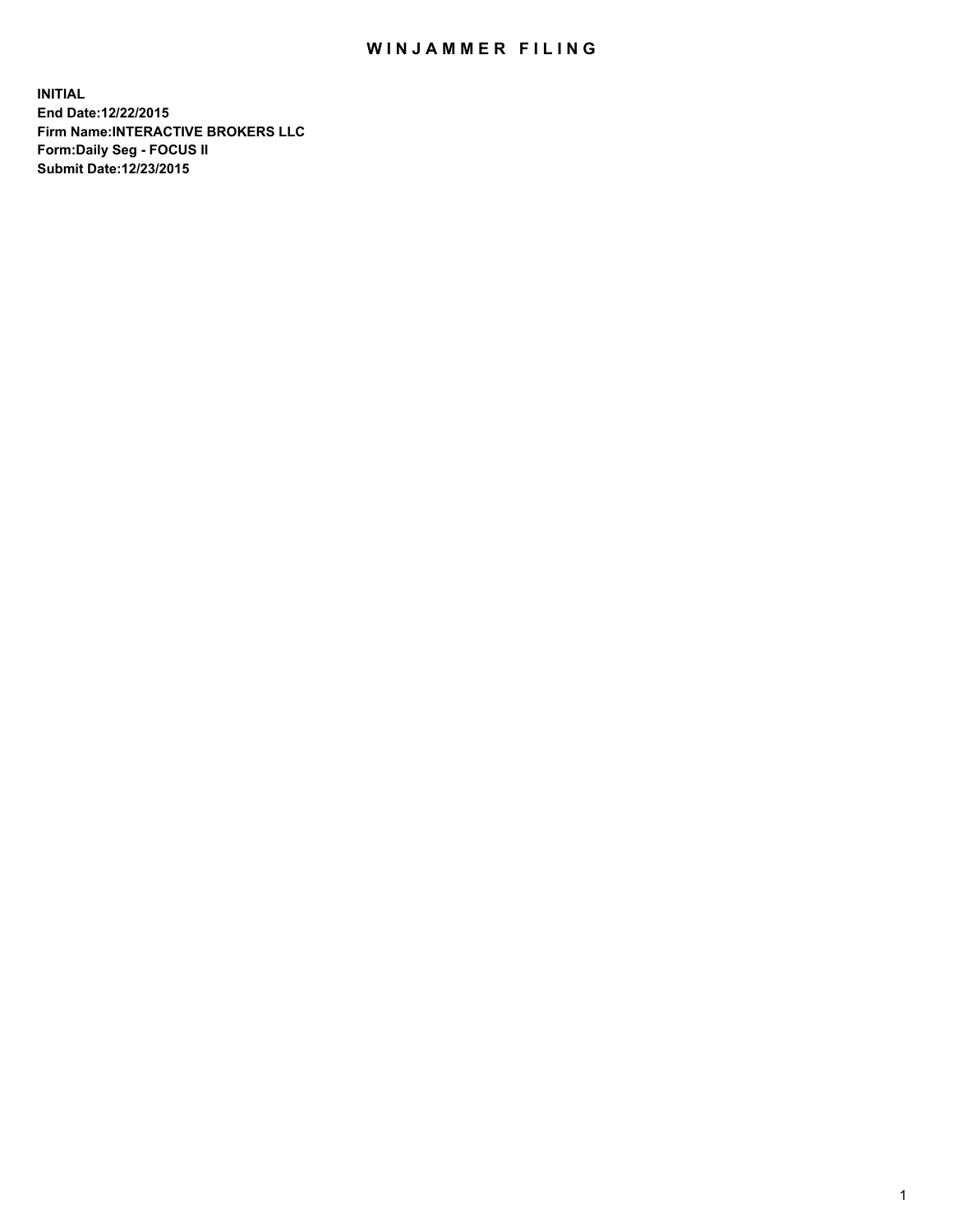## **INITIAL End Date:12/22/2015 Firm Name:INTERACTIVE BROKERS LLC Form:Daily Seg - FOCUS II Submit Date:12/23/2015 Daily Segregation - Cover Page**

| Name of Company<br><b>Contact Name</b><br><b>Contact Phone Number</b><br><b>Contact Email Address</b>                                                                                                                                                                                                                          | <b>INTERACTIVE BROKERS LLC</b><br><b>Alex Parker</b><br>203-618-7738<br>aparker@interactivebrokers.com |
|--------------------------------------------------------------------------------------------------------------------------------------------------------------------------------------------------------------------------------------------------------------------------------------------------------------------------------|--------------------------------------------------------------------------------------------------------|
| FCM's Customer Segregated Funds Residual Interest Target (choose one):<br>a. Minimum dollar amount: ; or<br>b. Minimum percentage of customer segregated funds required:% ; or<br>c. Dollar amount range between: and; or<br>d. Percentage range of customer segregated funds required between:% and%.                         | <u>0</u><br><u>155,000,000 245,000,000</u><br>00                                                       |
| FCM's Customer Secured Amount Funds Residual Interest Target (choose one):<br>a. Minimum dollar amount: ; or<br>b. Minimum percentage of customer secured funds required:%; or<br>c. Dollar amount range between: and; or<br>d. Percentage range of customer secured funds required between: % and %.                          | <u>0</u><br>80,000,000 120,000,000<br>0 <sub>0</sub>                                                   |
| FCM's Cleared Swaps Customer Collateral Residual Interest Target (choose one):<br>a. Minimum dollar amount: ; or<br>b. Minimum percentage of cleared swaps customer collateral required:% ; or<br>c. Dollar amount range between: and; or<br>d. Percentage range of cleared swaps customer collateral required between:% and%. | <u>0</u><br>0 <sub>0</sub><br><u>0 0</u>                                                               |

Attach supporting documents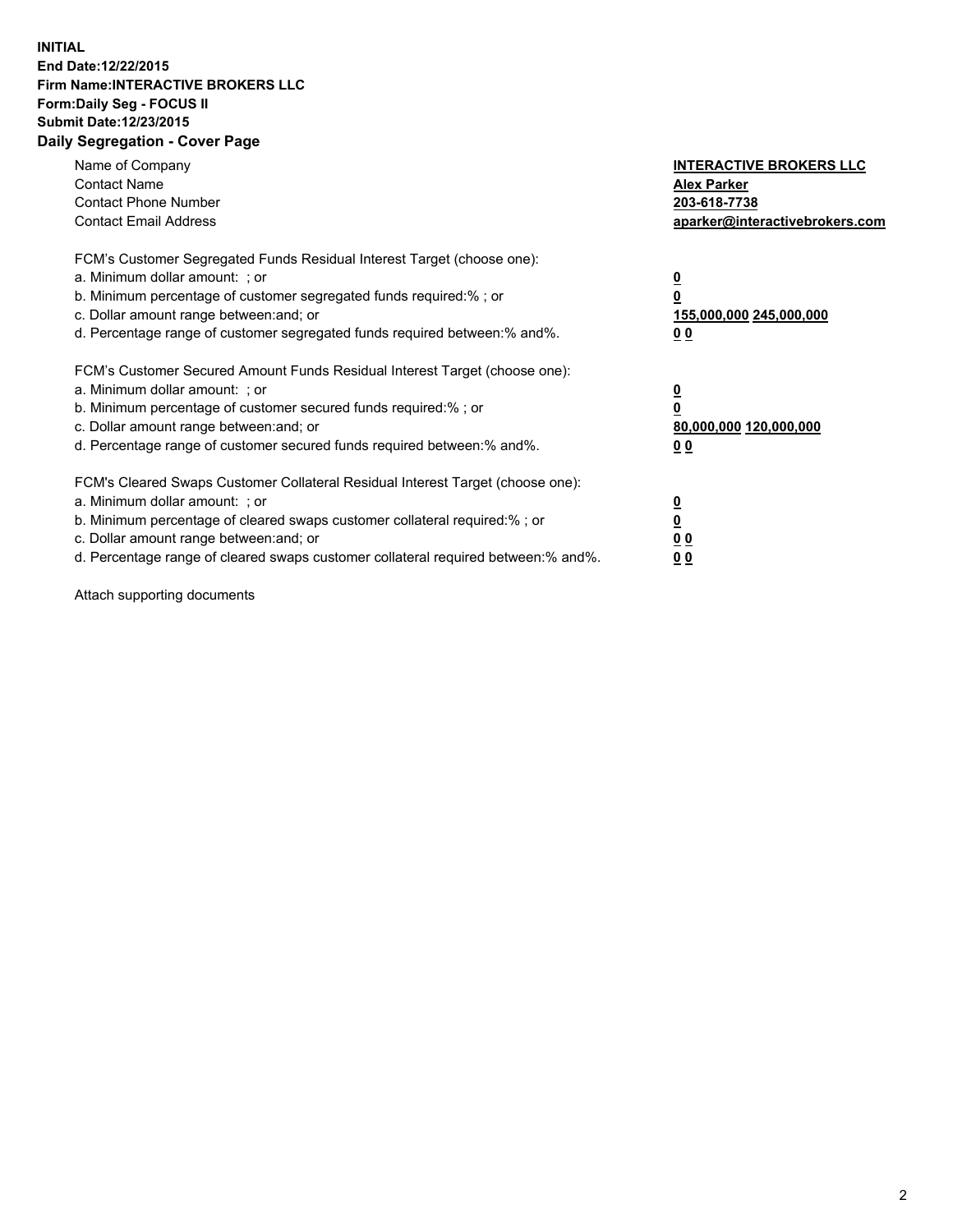## **INITIAL End Date:12/22/2015 Firm Name:INTERACTIVE BROKERS LLC Form:Daily Seg - FOCUS II Submit Date:12/23/2015 Daily Segregation - Secured Amounts**

|     | Daily Jegiegation - Jeculeu Alliounts                                                       |                                        |
|-----|---------------------------------------------------------------------------------------------|----------------------------------------|
|     | Foreign Futures and Foreign Options Secured Amounts                                         |                                        |
|     | Amount required to be set aside pursuant to law, rule or regulation of a foreign            | $0$ [7305]                             |
|     | government or a rule of a self-regulatory organization authorized thereunder                |                                        |
| 1.  | Net ledger balance - Foreign Futures and Foreign Option Trading - All Customers             |                                        |
|     | A. Cash                                                                                     | 331,224,458 [7315]                     |
|     | B. Securities (at market)                                                                   | $0$ [7317]                             |
| 2.  | Net unrealized profit (loss) in open futures contracts traded on a foreign board of trade   | -2,298,595 [7325]                      |
| 3.  | Exchange traded options                                                                     |                                        |
|     | a. Market value of open option contracts purchased on a foreign board of trade              |                                        |
|     | b. Market value of open contracts granted (sold) on a foreign board of trade                | 23,712 [7335]<br><b>-21,727</b> [7337] |
| 4.  | Net equity (deficit) (add lines 1. 2. and 3.)                                               | 328,927,848 [7345]                     |
| 5.  |                                                                                             |                                        |
|     | Account liquidating to a deficit and account with a debit balances - gross amount           | 2,351,643 [7351]                       |
|     | Less: amount offset by customer owned securities                                            | 0 [7352] 2,351,643 [7354]              |
| 6.  | Amount required to be set aside as the secured amount - Net Liquidating Equity              | 331,279,491 [7355]                     |
|     | Method (add lines 4 and 5)                                                                  |                                        |
| 7.  | Greater of amount required to be set aside pursuant to foreign jurisdiction (above) or line | 331,279,491 [7360]                     |
|     | 6.                                                                                          |                                        |
|     | FUNDS DEPOSITED IN SEPARATE REGULATION 30.7 ACCOUNTS                                        |                                        |
| 1.  | Cash in banks                                                                               |                                        |
|     | A. Banks located in the United States                                                       | <b>149</b> [7500]                      |
|     | B. Other banks qualified under Regulation 30.7                                              | 0 [7520] 149 [7530]                    |
| 2.  | Securities                                                                                  |                                        |
|     | A. In safekeeping with banks located in the United States                                   | 371,961,273 [7540]                     |
|     | B. In safekeeping with other banks qualified under Regulation 30.7                          | 0 [7560] 371,961,273 [7570]            |
| 3.  | Equities with registered futures commission merchants                                       |                                        |
|     | A. Cash                                                                                     | $0$ [7580]                             |
|     | <b>B.</b> Securities                                                                        | $0$ [7590]                             |
|     | C. Unrealized gain (loss) on open futures contracts                                         | $0$ [7600]                             |
|     | D. Value of long option contracts                                                           | $0$ [7610]                             |
|     | E. Value of short option contracts                                                          | 0 [7615] 0 [7620]                      |
| 4.  | Amounts held by clearing organizations of foreign boards of trade                           |                                        |
|     | A. Cash                                                                                     | $0$ [7640]                             |
|     | <b>B.</b> Securities                                                                        | $0$ [7650]                             |
|     | C. Amount due to (from) clearing organization - daily variation                             | $0$ [7660]                             |
|     | D. Value of long option contracts                                                           | $0$ [7670]                             |
|     | E. Value of short option contracts                                                          | 0 [7675] 0 [7680]                      |
| 5.  | Amounts held by members of foreign boards of trade                                          |                                        |
|     | A. Cash                                                                                     | 84,664,273 [7700]                      |
|     | <b>B.</b> Securities                                                                        | $0$ [7710]                             |
|     | C. Unrealized gain (loss) on open futures contracts                                         | 2,720,525 [7720]                       |
|     | D. Value of long option contracts                                                           | 23,720 [7730]                          |
|     | E. Value of short option contracts                                                          | -21,727 [7735] 87,386,791 [7740]       |
| 6.  | Amounts with other depositories designated by a foreign board of trade                      | 0 [7760]                               |
| 7.  | Segregated funds on hand                                                                    | $0$ [7765]                             |
| 8.  | Total funds in separate section 30.7 accounts                                               | 459,348,213 [7770]                     |
| 9.  | Excess (deficiency) Set Aside for Secured Amount (subtract line 7 Secured Statement         | 128,068,722 [7380]                     |
|     | Page 1 from Line 8)                                                                         |                                        |
| 10. | Management Target Amount for Excess funds in separate section 30.7 accounts                 | 80,000,000 [7780]                      |
| 11. | Excess (deficiency) funds in separate 30.7 accounts over (under) Management Target          | 48,068,722 [7785]                      |
|     |                                                                                             |                                        |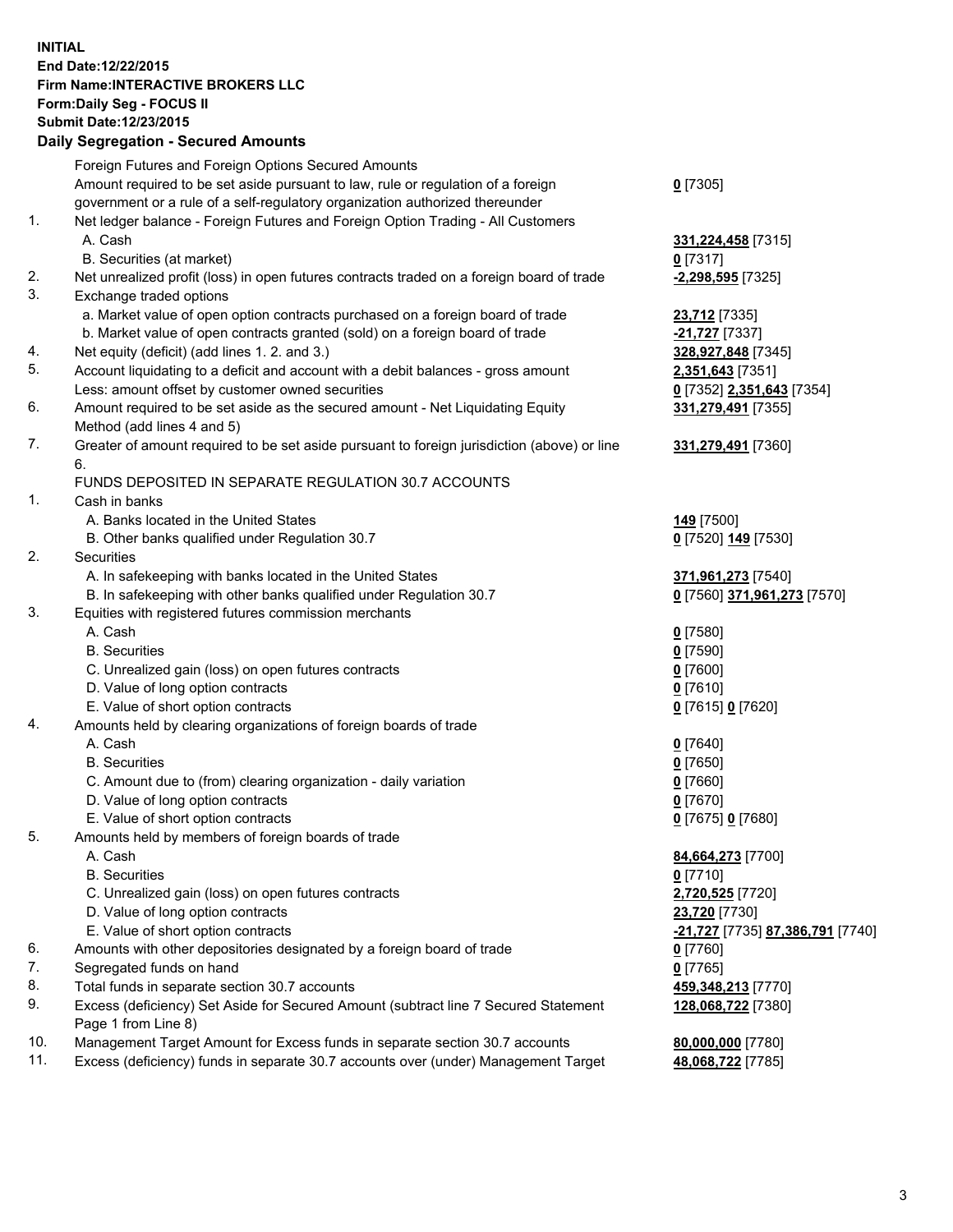**INITIAL End Date:12/22/2015 Firm Name:INTERACTIVE BROKERS LLC Form:Daily Seg - FOCUS II Submit Date:12/23/2015 Daily Segregation - Segregation Statement** SEGREGATION REQUIREMENTS(Section 4d(2) of the CEAct) 1. Net ledger balance A. Cash **2,644,365,128** [7010] B. Securities (at market) **0** [7020] 2. Net unrealized profit (loss) in open futures contracts traded on a contract market **-24,153,567** [7030] 3. Exchange traded options A. Add market value of open option contracts purchased on a contract market **58,261,152** [7032] B. Deduct market value of open option contracts granted (sold) on a contract market **-132,644,861** [7033] 4. Net equity (deficit) (add lines 1, 2 and 3) **2,545,827,852** [7040] 5. Accounts liquidating to a deficit and accounts with debit balances - gross amount **52,889** [7045] Less: amount offset by customer securities **0** [7047] **52,889** [7050] 6. Amount required to be segregated (add lines 4 and 5) **2,545,880,741** [7060] FUNDS IN SEGREGATED ACCOUNTS 7. Deposited in segregated funds bank accounts A. Cash **300,096,630** [7070] B. Securities representing investments of customers' funds (at market) **1,472,553,449** [7080] C. Securities held for particular customers or option customers in lieu of cash (at market) **0** [7090] 8. Margins on deposit with derivatives clearing organizations of contract markets A. Cash **28,153,141** [7100] B. Securities representing investments of customers' funds (at market) **1,029,824,517** [7110] C. Securities held for particular customers or option customers in lieu of cash (at market) **0** [7120] 9. Net settlement from (to) derivatives clearing organizations of contract markets **-17,533,577** [7130] 10. Exchange traded options A. Value of open long option contracts **58,246,435** [7132] B. Value of open short option contracts **-132,636,948** [7133] 11. Net equities with other FCMs A. Net liquidating equity **0** [7140] B. Securities representing investments of customers' funds (at market) **0** [7160] C. Securities held for particular customers or option customers in lieu of cash (at market) **0** [7170] 12. Segregated funds on hand **0** [7150] 13. Total amount in segregation (add lines 7 through 12) **2,738,703,647** [7180] 14. Excess (deficiency) funds in segregation (subtract line 6 from line 13) **192,822,906** [7190] 15. Management Target Amount for Excess funds in segregation **155,000,000** [7194] **37,822,906** [7198]

16. Excess (deficiency) funds in segregation over (under) Management Target Amount Excess